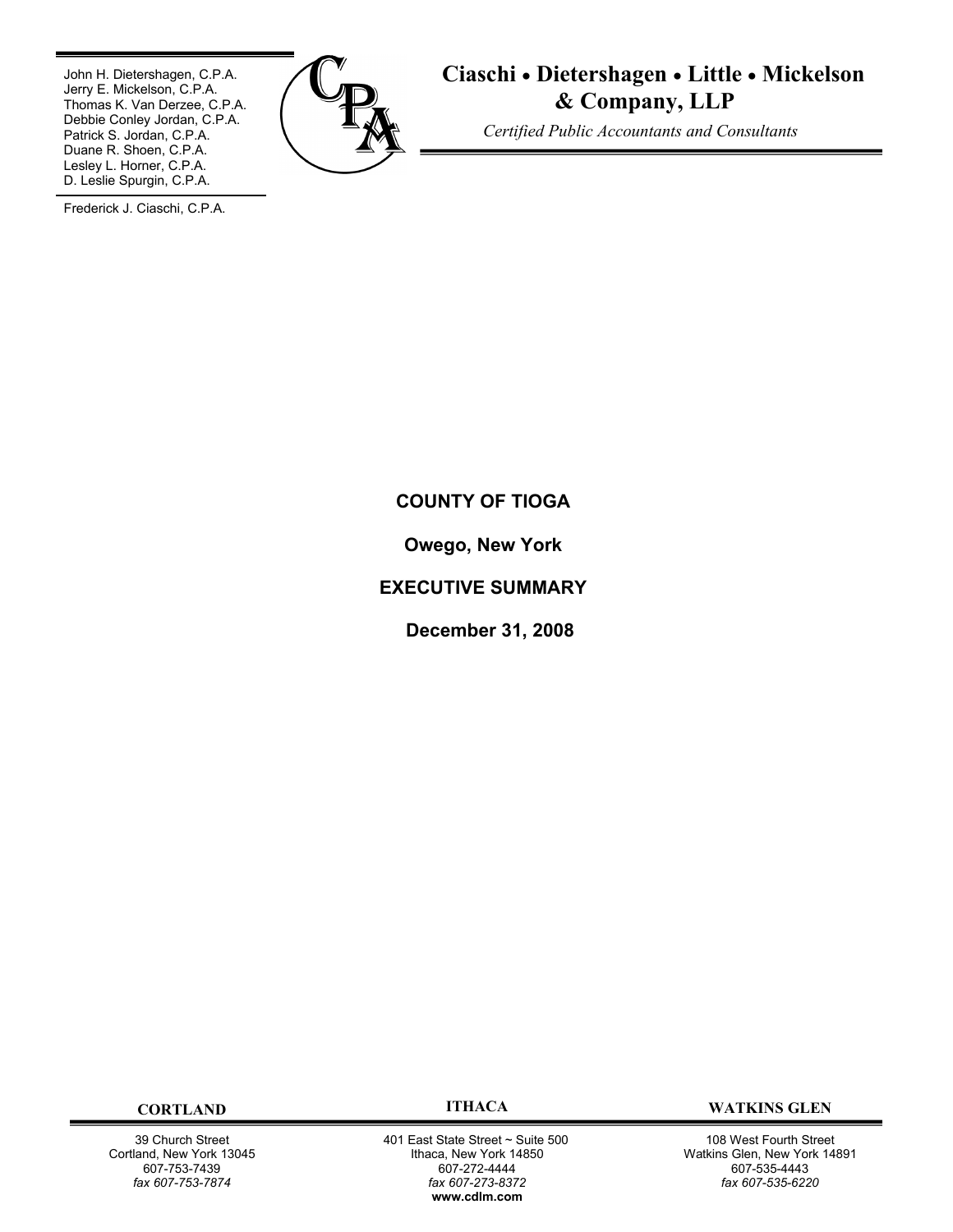### COUNTY OF TIOGA

#### EXECUTIVE SUMMARY OF 2008 AUDIT REPORT AND FINDINGS

Report of Independent Auditors on Basic Financial **Statements** 

Report of Independent Auditors on Supplemental Financial Information

Report on Internal Control Over Financial Reporting and on Compliance and Other Matters Based on an Audit of Financial Statements Performed in Accordance with *Government Auditing Standards*

Report on Compliance with Requirements Applicable to Each Major Program and Internal Control Over Compliance in Accordance with OMB Circular A-133

Report on Schedule of Expenditures of Federal Awards

Auditor's Communication with Those Charged with **Goverance** 

#### **Basic Financial Statements Description of Report and Findings**

**Unqualified opinion** on the County's financial statements for the year ended December 31, 2008.

**Unqualified report** on supplemental financial information in relation to primary audit report.

Report on the County's compliance with laws and regulations that may have a direct and material affect on the financial statements. This report identified **no material instances of noncompliance.**

Reports on the County's internal control over financial reporting based on the auditor's understanding of the internal control structure and assessment of control risk obtained as part of the audit of the basic financial statements. This report identified **one significant deficiency and one material weakness in internal control.**

#### **Single Audit (OMB A-133) Report Description of Report and Findings**

Report on 1) the County's internal control structure policies and procedures used in administering federal award programs; 2) compliance with general requirements of the County's federal awards; and 3) compliance with specific requirements applicable to its major federal award programs. This report identified **no instances of noncompliance and no material weaknesses.**

**Unqualified report** on the Schedule of Expenditures of Federal Awards supplemental information in relation to the primary audit report. Federal expenditures amounted to \$18,400,026.

A letter that specifically addresses certain required communications to the Board of Supervisors in accordance with professional standards - there were **no comments of concern** to be reported regarding the following:

- Planned Scope and Timing of the Audit
- Qualitative Aspects of Accounting Practices
- Difficulties Encountered in Performing the Audit
- Corrected or Uncorrected Misstatements
- Disagreements with Management
- Management Representations
- Management Consultations with Other Independent **Accountants**
- Other Audit Matters or Issues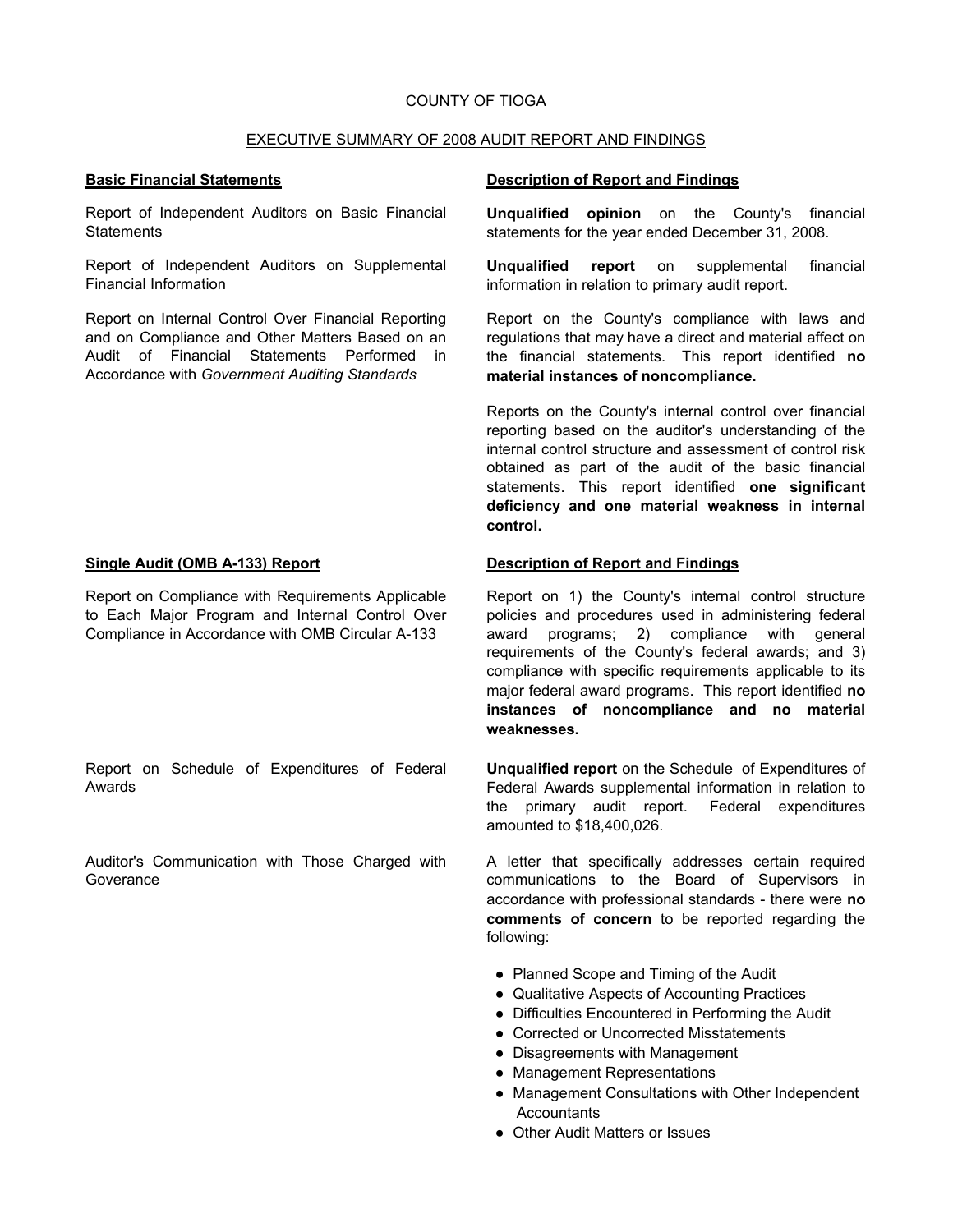#### COUNTY OF TIOGA

#### 4 YEAR FINANCIAL STATEMENT ANALYSIS

| <b>GENERAL FUND</b>                                              |          | 12/31/2008           |          | 12/31/2007               |          | 12/31/2006           |               | 12/31/2005           |
|------------------------------------------------------------------|----------|----------------------|----------|--------------------------|----------|----------------------|---------------|----------------------|
| ASSETS                                                           |          |                      |          |                          |          |                      |               |                      |
| Cash and investments                                             | \$       | 8.149.756            | \$       | 6,478,455                | \$       | 5.730.186            | \$            | 6,490,494            |
| Taxes receivable                                                 |          | 5,094,743            |          | 5,344,497                |          | 4,798,459            |               | 4,284,394            |
| Due from state and federal                                       |          | 5,015,335            |          | 4,394,838                |          | 8,471,094            |               | 7,683,864            |
| Other receivables                                                |          | 388,736              |          | 785,179                  |          | 745,803              |               | 436,915              |
| Prepaid expenses<br>Due from other governments                   |          | 336,739<br>13,011    |          | 401,913                  |          |                      |               |                      |
| Due from other funds                                             |          | 3,070,939            |          | 1,068,745                |          | 348,842              |               | 563,120              |
| Other                                                            |          |                      |          |                          |          |                      |               |                      |
| <b>Total Assets</b>                                              | \$       | 22,069,259           | \$       | 18,473,627               | \$       | 20,094,384           | \$            | 19,458,787           |
| <b>LIABILITIES</b>                                               |          |                      |          |                          |          |                      |               |                      |
| Accounts payable and accruals                                    | \$       | 3,369,695            | \$       | 2,017,622                | \$       | 2,099,123            |               | 1,995,412            |
| Due to other governments                                         |          | 3,534,311            |          | 3,434,865                |          | 3,141,904            |               | 5,150,432            |
| Due to other funds                                               |          | 2,215,791            |          | 469,248                  |          | 1,407,780            |               | 1,071,053            |
| Deferred revenue                                                 |          | 1,652,877            |          | 2,160,927                |          | 1,485,665            |               | 1,072,339            |
| <b>Total Liabilities</b>                                         |          | 10,772,674           |          | 8,082,662                |          | 8,134,472            |               | 9,289,236            |
| <b>FUND BALANCE</b>                                              |          |                      |          |                          |          |                      |               |                      |
| Reserved for encumbrances                                        |          | 393,403              |          | 447,731                  |          | 378,910              |               | 416,249              |
| Reserved for other                                               |          | 599,414              |          | 458,032                  |          | 290,775              |               | 221,207              |
| Appropriated                                                     |          | 4,600,000            |          | 4,000,000                |          | 3,400,000            |               | 1,900,000            |
| Unreserved                                                       |          | 5,703,768            |          | 5,485,202                |          | 7,890,227            |               | 7,632,095            |
| <b>Total Fund Balances</b>                                       |          | 11,296,585           |          | 10,390,965               |          | 11,959,912           |               | 10,169,551           |
| <b>Total Liabilities and Fund Balances</b>                       | \$       | 22,069,259           | \$       | 18,473,627               | \$       | 20,094,384           | \$            | 19,458,787           |
| <b>REVENUES</b>                                                  |          |                      |          |                          |          |                      |               |                      |
| Real property taxes and tax items                                | \$       | 20,593,026           | \$       | 18,735,668               | \$       | 18,098,306           | \$            | 18,744,516           |
| Nonproperty tax items                                            |          | 16,895,480           |          | 16,007,800               |          | 16,967,567           |               | 15,062,135           |
| Departmental income                                              |          | 8,030,635            |          | 6,910,370                |          | 7,323,658            |               | 7,062,674            |
| Intergovernmental charges                                        |          | 504,101              |          | 581,067                  |          | 978,255              |               | 946,110              |
| Use of money and property<br>Fines and forfeitures               |          | 253,453<br>133,867   |          | 595,260<br>138,024       |          | 444,657<br>101,102   |               | 178,780<br>141,258   |
| Other                                                            |          | 612,542              |          | 709,969                  |          | 193,205              |               | 280,392              |
| State sources                                                    |          | 8,780,736            |          | 8,932,542                |          | 9,071,031            |               | 9,078,168            |
| Federal sources                                                  |          | 6,418,455            |          | 8,959,189                |          | 9,101,997            |               | 8,710,986            |
| <b>Total Revenues</b>                                            |          | 62,222,295           |          | 61,569,889               |          | 62,279,778           |               | 60,205,019           |
| <b>EXPENDITURES</b>                                              |          |                      |          |                          |          |                      |               |                      |
| General governmental support                                     |          | 10,430,420           |          | 9,900,808                |          | 9,646,497            |               | 8,530,227            |
| Education                                                        |          | 4,526,465            |          | 4,214,424                |          | 4,234,407            |               | 3,701,925            |
| Public safety                                                    |          | 6,497,446            |          | 6,150,246                |          | 6,123,074            |               | 5,710,859            |
| Public health                                                    |          | 7,426,805            |          | 7,066,839                |          | 6,760,855            |               | 6,456,663            |
| Transportation                                                   |          | 785,701              |          | 807,844                  |          | 729,181              |               | 740,602              |
| Economic assistance and opportunity                              |          | 19,704,320           |          | 19,670,902               |          | 20,594,140           |               | 20,400,859           |
| Culture and recreation                                           |          | 215,570              |          | 212,401                  |          | 227,204              |               | 219,965              |
| Home and community service<br>Employee benefits                  |          | 635,062<br>7,979,120 |          | 592,107<br>7,984,333     |          | 560,764<br>8,149,241 |               | 510,516<br>7,793,966 |
| <b>Total Expenditures</b>                                        |          | 58,200,909           |          | 56,599,904               |          | 57,025,363           |               | 54,065,582           |
| <b>Excess of Revenues</b>                                        |          | 4,021,386            |          | 4,969,985                |          | 5,254,415            |               | 6,139,437            |
| Transfers (out)                                                  |          | (3, 115, 766)        |          | (2,456,579)              |          | (3,464,054)          |               | (2,311,354)          |
|                                                                  |          |                      |          |                          |          |                      |               |                      |
| Net Change in Fund Balance<br>Restatement of 2006 DSS Receivable | \$<br>\$ | 905,620<br>-0-       | \$<br>\$ | 2,513,406<br>(4,082,353) | \$<br>\$ | 1,790,361<br>-0-     | \$<br>$$ -0-$ | 3,828,083            |
| <b>EXPENDITURES AND TRANSFERS IN OTHER FUNDS</b>                 |          |                      |          |                          |          |                      |               |                      |
| Refuse and Garbage Fund                                          | \$       | 1,243,391            | \$       | 1,182,692                | \$       | 1,125,716            | \$            | 1,013,187            |
| County Road Fund                                                 | \$       | 1,756,699            | \$       | 1,730,025                | \$       | 1,672,854            | \$            | 1,711,503            |
| Road Machinery Fund                                              | \$       | 660,935              |          | 609,474                  | \$       | 575,768              | S             | 634,722              |
| Special Grant Fund                                               | \$       | 291,126              |          | 628,460                  | \$       | 446,898              |               | 656,610              |
| Capital Funds                                                    | \$       | 7,644,938            |          | 8,179,379                | \$       | 8,042,254            | \$            | 8,586,090            |

Note: Abstracted from audited financials - See audit reports for complete information